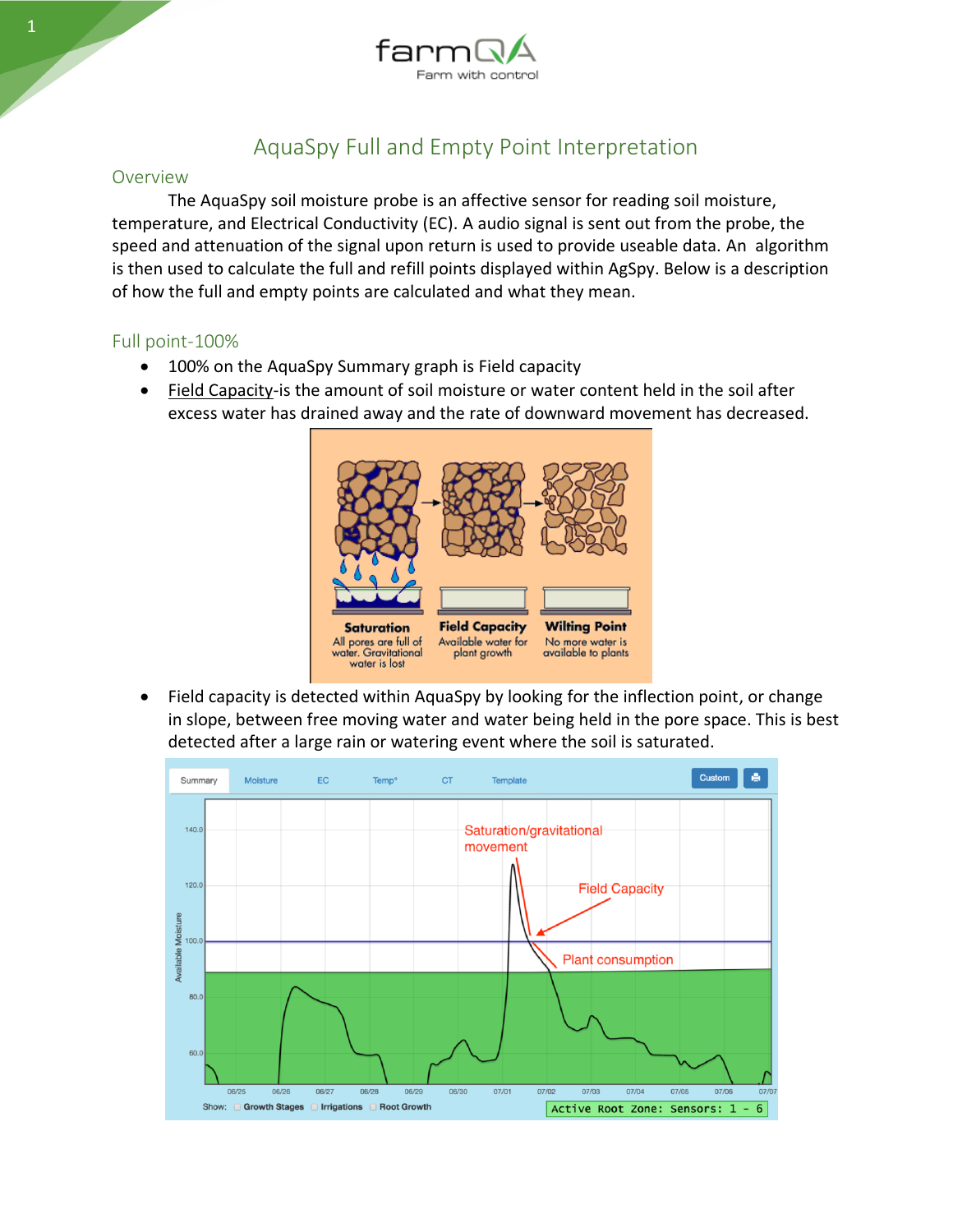

## Refill point- 0%

- 0% on the AquaSpy graph represents 50% water use efficiency of any given crop. What this means is that the plant has significantly slowed down in the absorption of moisture and is getting half of the moisture that it wants to consume in ideal conditions.
	- $\circ$  Example- if a Potato plant is consuming .20 inches of water/day in the green band, it will be consuming .10 inches of water/day if the moisture decreases to the refill line (red line). The reduction in consumption will impact yields.
- Between the green band and the refill line the crop will continually decrease from 90% efficiency down to 50% efficiency (see below).



- The example to the right shows the reduction in consumption at the refill line versus the green band. This is assessed by observing the height of the daily water consumption patterns, or "stair steps", in the two different areas. This is depicted by the two red vertical lines in the diagram.
- Notice that the lower red line is half the size of the upper red line, indicating 50% water use efficiency.
- The 50% water use efficiency line is crop specific and automatically adjust for different soil types.